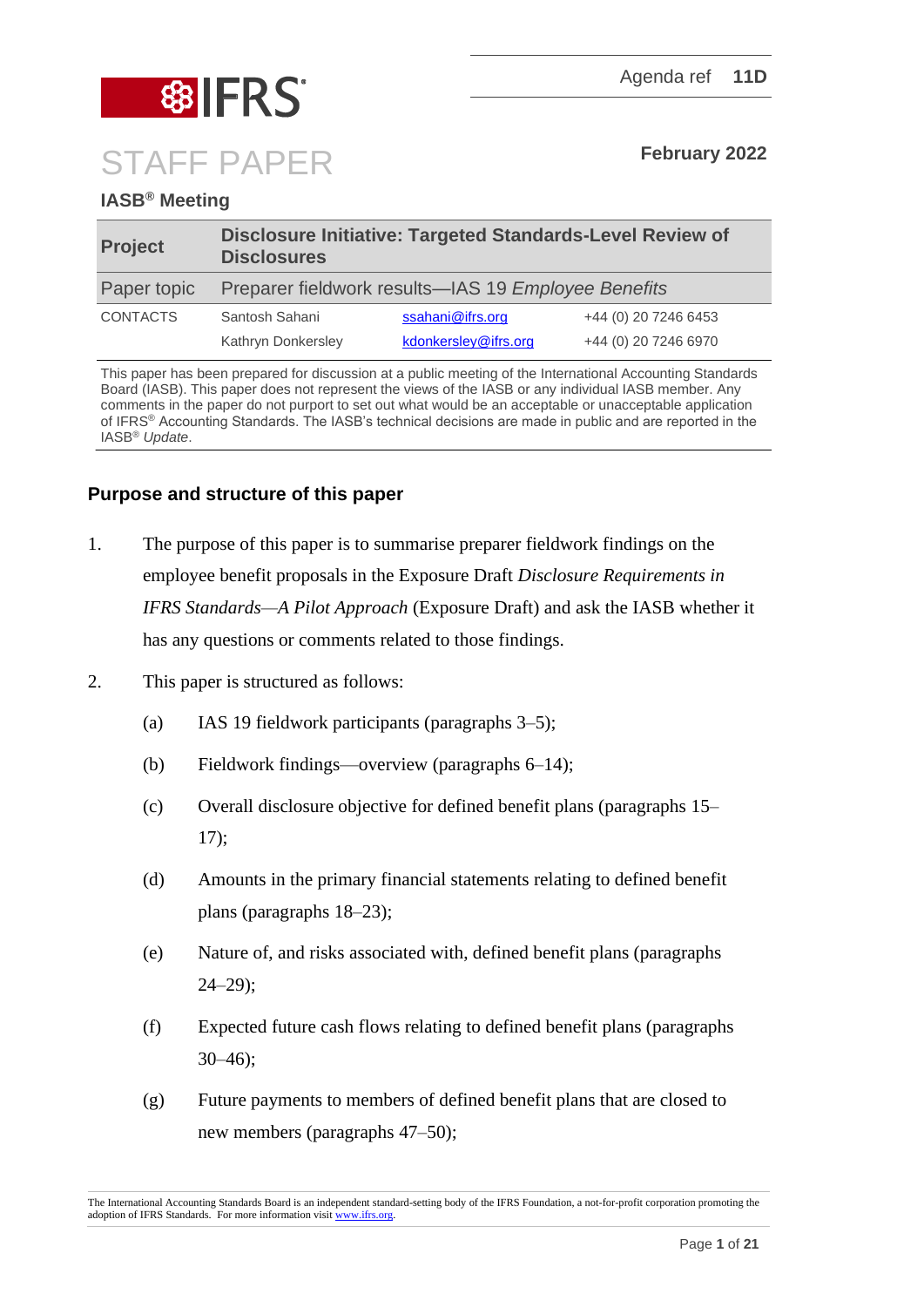- (h) Measurement uncertainties associated with the defined benefit obligation (paragraphs [51–](#page-15-1)[57\)](#page-17-0);
- (i) Reasons for changes in the amounts recognised in the statement of financial position for defined benefit plans (paragraphs [58](#page-17-1)[–61\)](#page-18-0);
- (j) Multi-employer plans and defined benefit plans that share risks between entities under common control (paragraph [62\)](#page-19-0); and
- (k) Other types of employee benefit plans (paragraphs [63](#page-19-1)[–66\)](#page-20-0).

# **IAS 19 Fieldwork participants**

- <span id="page-1-0"></span>3. 30 of the 50 fieldwork participants applied the proposed disclosure requirements for IAS 19 *Employee Benefits*.
- 4. The pie chart below summarises IAS 19 fieldwork participants by jurisdiction:

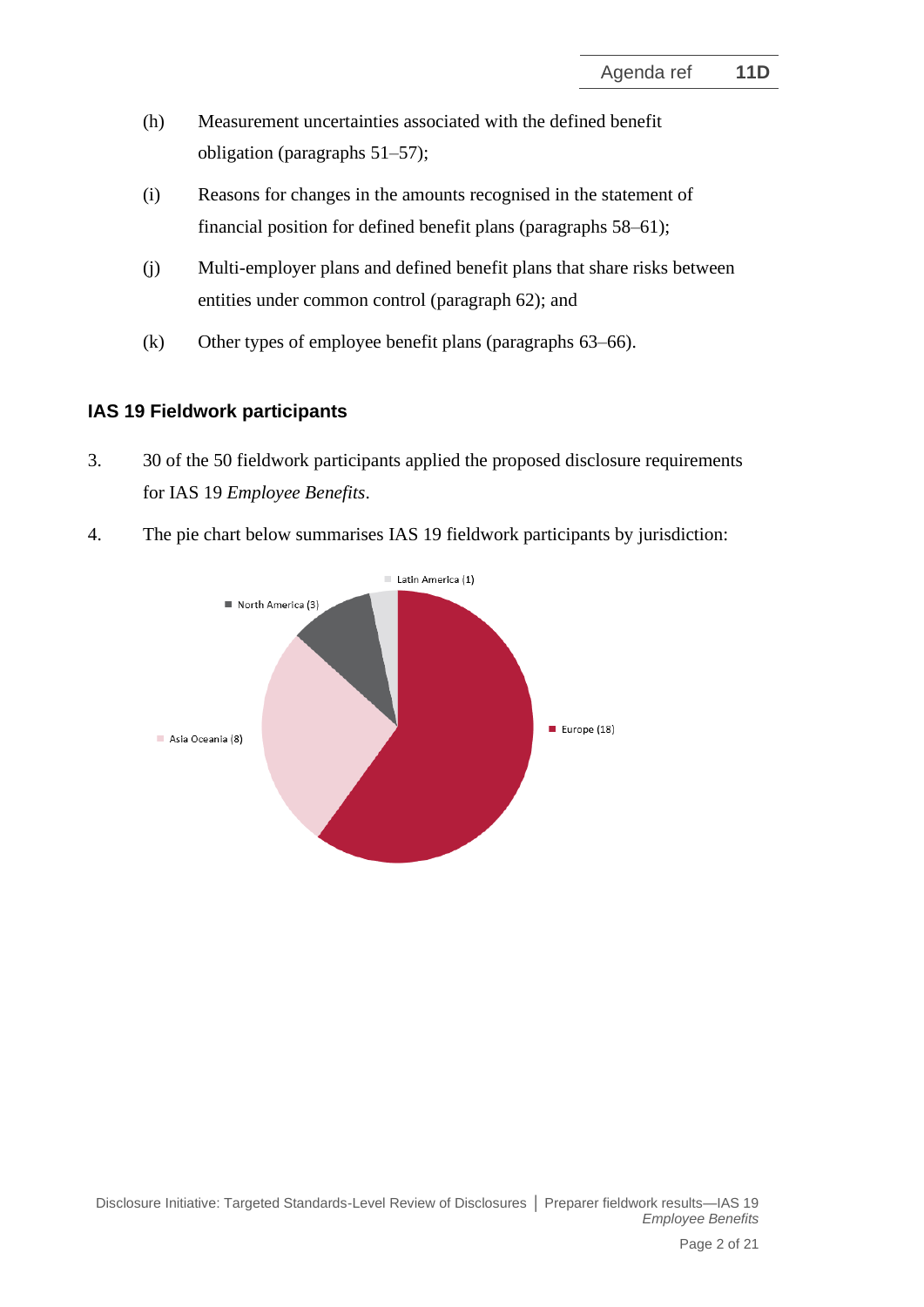

<span id="page-2-0"></span>5. The pie chart below summarises IAS 19 fieldwork participants by industry:

# **Fieldwork findings—overview**

- <span id="page-2-1"></span>6. Most participants found the proposed disclosure objectives for IAS 19 clear and were able to understand the user needs described. However, consistent with the findings in Agenda Paper 11B, the fieldwork participants expressed mixed views on the proposals for IAS 19 overall. In light of the fieldwork, some participants strongly supported the proposals, some strongly disagreed with them, and there were a range of views in between those two extremes. This section summarises feedback:
	- (a) from those that supported the proposals, including a summary of changes participants made to their disclosures applying the proposals (paragraphs  $8-10$  $8-10$ :
	- (b) from those that did not support the proposals (paragraph  $11-12$ ); and
	- (c) about the costs of applying the proposals (paragraph [13](#page-4-2)[–14\)](#page-5-0).
- 7. The sections that follow summarise the fieldwork findings and feedback from participants about each technical aspect of the IAS 19 proposals.

# *Participants that supported the IAS 19 proposals*

<span id="page-2-2"></span>8. Participants that supported the IAS 19 proposals said applying the proposals resulted in more useful information about their employee benefits, enabling them

Disclosure Initiative: Targeted Standards-Level Review of Disclosures **│** Preparer fieldwork results—IAS 19 *Employee Benefits*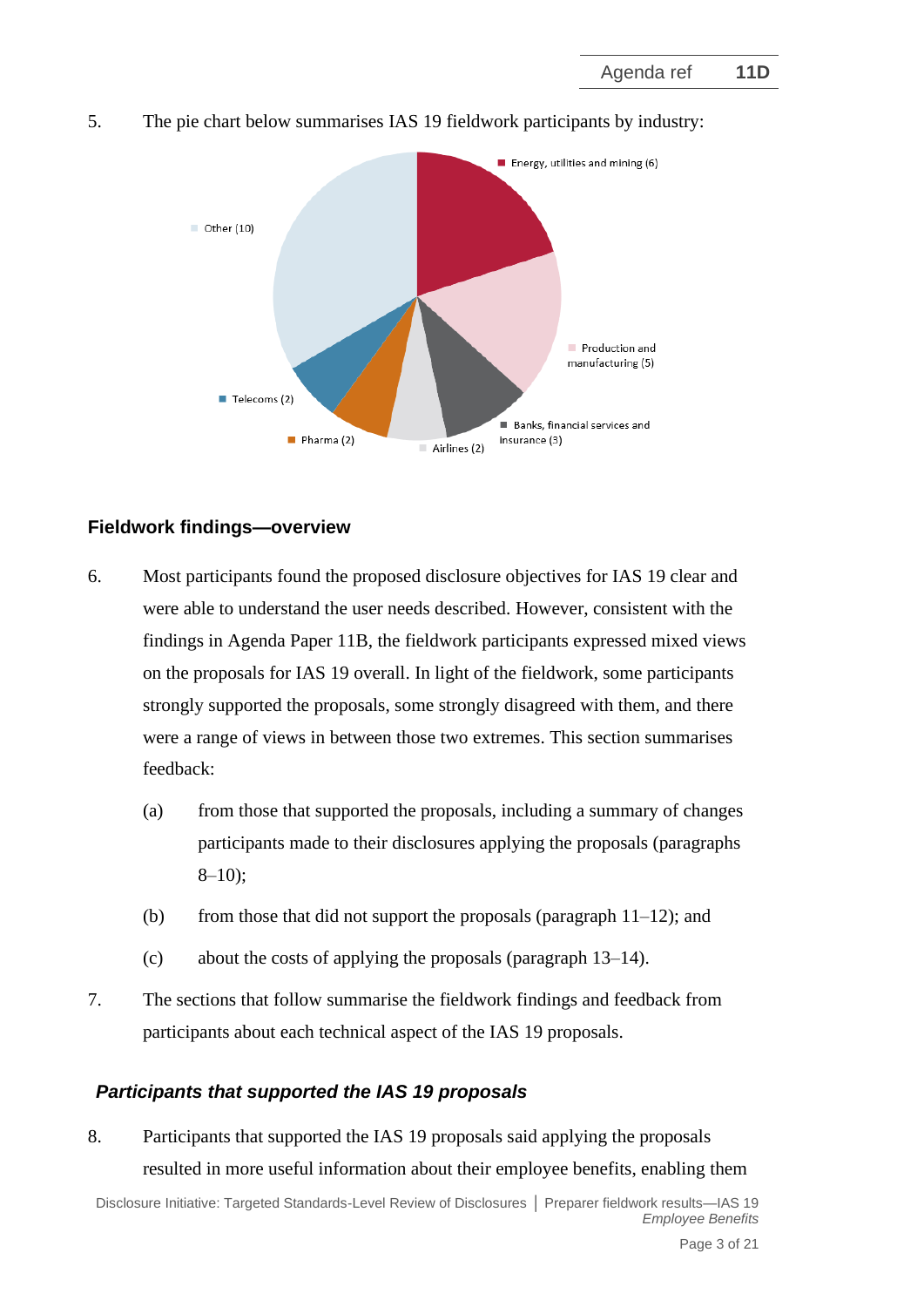to 'better tell our pension story in a more coherent manner'. Some of these participants used the fieldwork as an opportunity to 'completely rethink' their disclosure note. They said the proposals helped them to consider what is important to users, move away from default disclosures and focus their employee benefit disclosures only on relevant information. This included one small entity with relatively simple defined benefit arrangements.

- 9. Other participants supported the proposals despite not having made significant changes to their disclosures. These participants said, for example, that the proposals had enabled them to think critically about the structure and content of their note, consider whether it is giving the right information to users, and resulted in 'better tailored and more nuanced' disclosures.
- <span id="page-3-0"></span>10. Disclosure improvements made by participants included:
	- (a) new or improved entity-specific, relevant information. For example, information about:
		- (i) the expected future cash flow effects of defined benefit plans (paragraph [33\)](#page-11-0);
		- (ii) the risks affecting defined benefit plans, and the strategies in place to manage those risks;
		- (iii) how plans are governed and managed;
		- (iv) plan-specific arrangements, such as lump sum payments in defined benefit schemes;
		- (v) plan assets—for example, greater disaggregation by geography or instrument type, or narrative information about investment strategies, the nature of assets held or valuation methodologies.
	- (b) removing or simplifying information that is less useful to users, for example:
		- (i) removing or simplifying the sensitivity analysis for reasonably possible changes in assumptions—for example, by removing assumptions for which changes are unlikely to have a material effect, or moving to a scenario-based analysis rather than an input based analysis;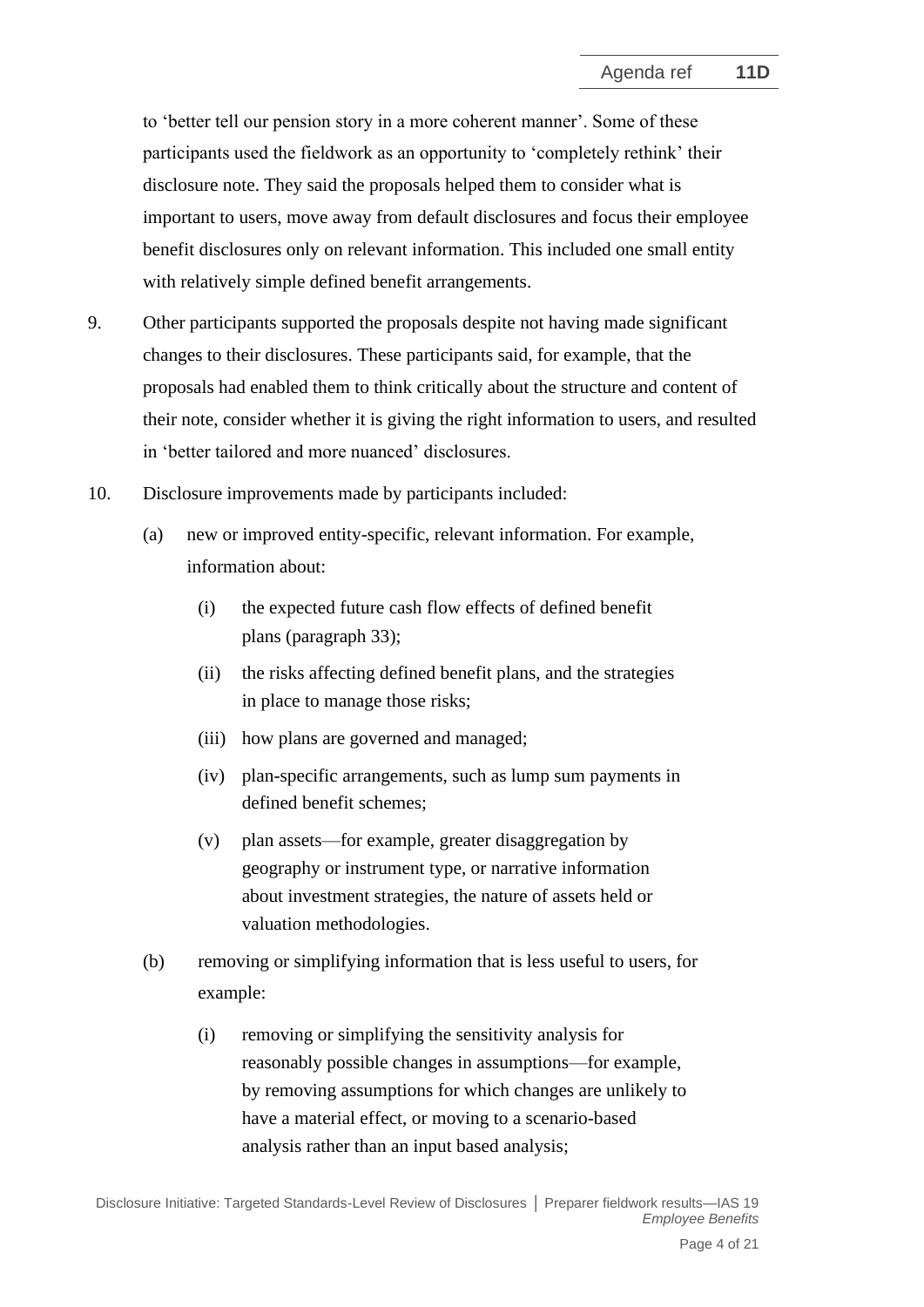- (ii) removing narrative information that is not entity specific.
- (c) improving the communication effectiveness of retained information, for example:
	- (i) restructuring the defined benefit note—for example, laying out information by user need, putting the most important information (e.g., about cash flows) near the beginning of the note, presenting previous narrative information in tables or presenting information more concisely;
	- (ii) including an executive summary at the beginning of the note, in some cases combining primary financial statement amounts and movements in those amounts into a single table;
	- (iii) improving aggregation or disaggregation of information (see paragraph [17\)](#page-5-2);
	- (iv) cross-referencing to relevant deferred tax information from elsewhere in the financial statements.

### *Participants that did not support the IAS 19 proposals*

- <span id="page-4-0"></span>11. Some participants did not support the IAS 19 proposals. This was generally for similar reasons to those described in paragraphs 9–10 of Agenda Paper 11B—i.e., they had concerns about the level of judgement needed to comply with the proposals, and about matters such as comparability and audit.
- <span id="page-4-1"></span>12. Some added that the items of information in the IAS 19 proposals are similar to the current IAS 19 requirements, and they think their current disclosures satisfy the proposed disclosure objectives. Consequently, they thought the proposals would not result in any meaningful improvement to their disclosures and questioned whether the benefits of the proposals would justify the costs of applying them.

### *Costs of application*

<span id="page-4-2"></span>13. Participants provided mixed views about the costs of applying the IAS 19 proposals. As described in paragraph 20 of Agenda Paper 11B, some thought the proposals would be costly to implement because of the need to apply judgement

Disclosure Initiative: Targeted Standards-Level Review of Disclosures **│** Preparer fieldwork results—IAS 19 *Employee Benefits*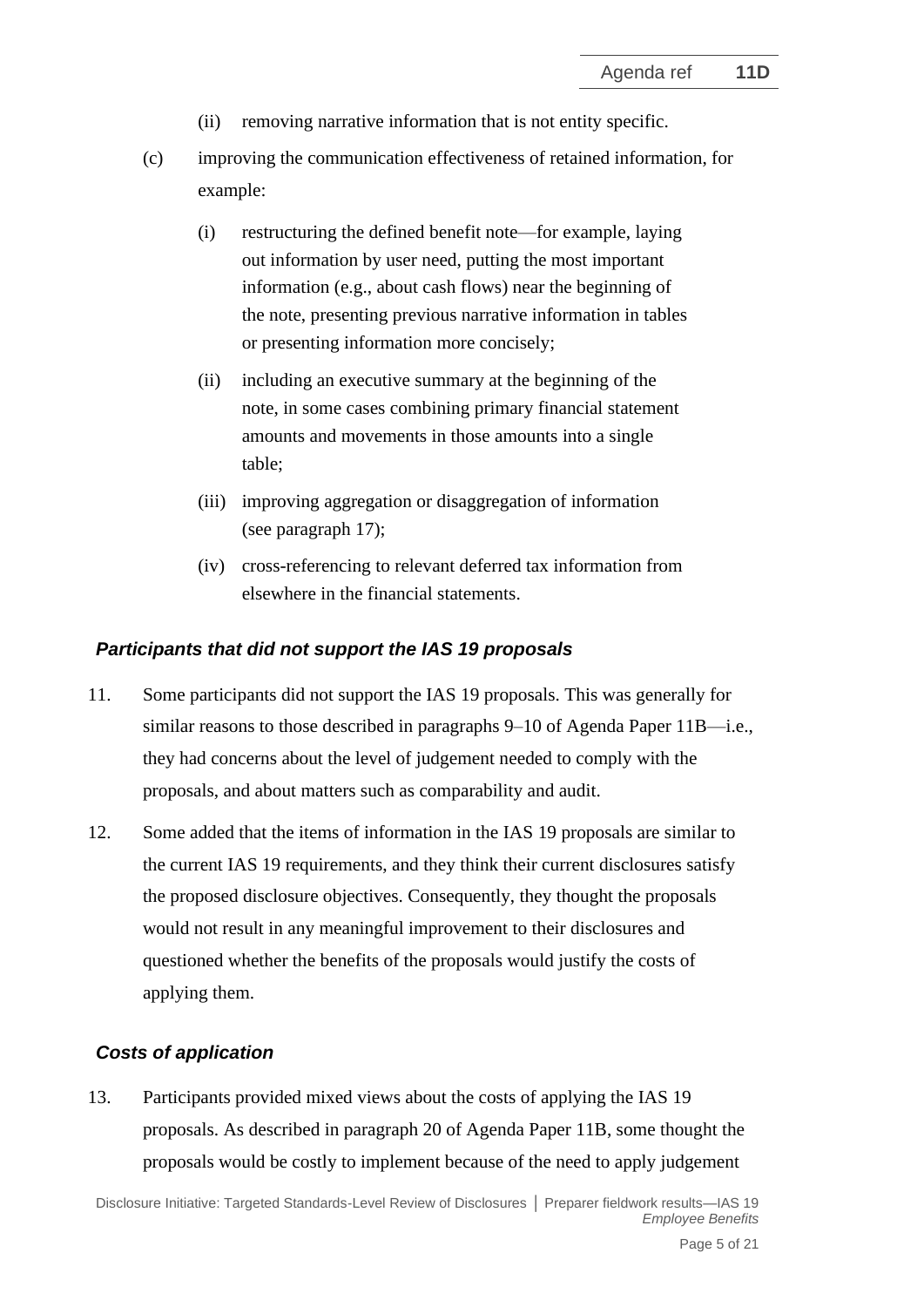and demonstrate compliance with objectives-based proposals. Some thought the proposals would result in incremental costs in the first year that would reduce as the approach became more familiar. Others thought the proposals would not be costly to implement because they already apply materiality judgements to their disclosures, or because their disclosures would not change much applying the proposals.

- <span id="page-5-0"></span>14. With regard to the particular information needed to apply the IAS 19 proposals:
	- (a) many participants said the information is readily available. In some cases this was because the information would be similar to their current disclosures. In other cases it was because any additional information needed is already captured or monitored (for example, information about cash flows).
	- (b) a few participants said they would incur additional costs to generate the information required by the proposals—in particular, information about expected future cash flows (paragraphs [42–](#page-13-0)[44\)](#page-13-1).

#### **Overall disclosure objective for defined benefit plans**

<span id="page-5-1"></span>15. Paragraph 147A of the Exposure Draft proposed an overall disclosure objective for defined benefit plans requiring an entity to disclose information that enables users of the financial statements to assess the effect of defined benefit plans on the entity's financial position, financial performance and cash flows and evaluate the risks and uncertainties associated with defined benefits plans. Paragraphs 147B and 147C proposed requirements about the aggregation and disaggregation of defined benefit plan disclosures.

### *Fieldwork findings*

- 16. Few participants commented specifically on the overall disclosure objective. One participant found the overall disclosure objective useful because it helped them to 'sense check' whether, overall, they are disclosing the right information to users.
- <span id="page-5-2"></span>17. Other participants that commented on this aspect of the proposals focussed on aggregation and disaggregation of their defined benefit information. A few said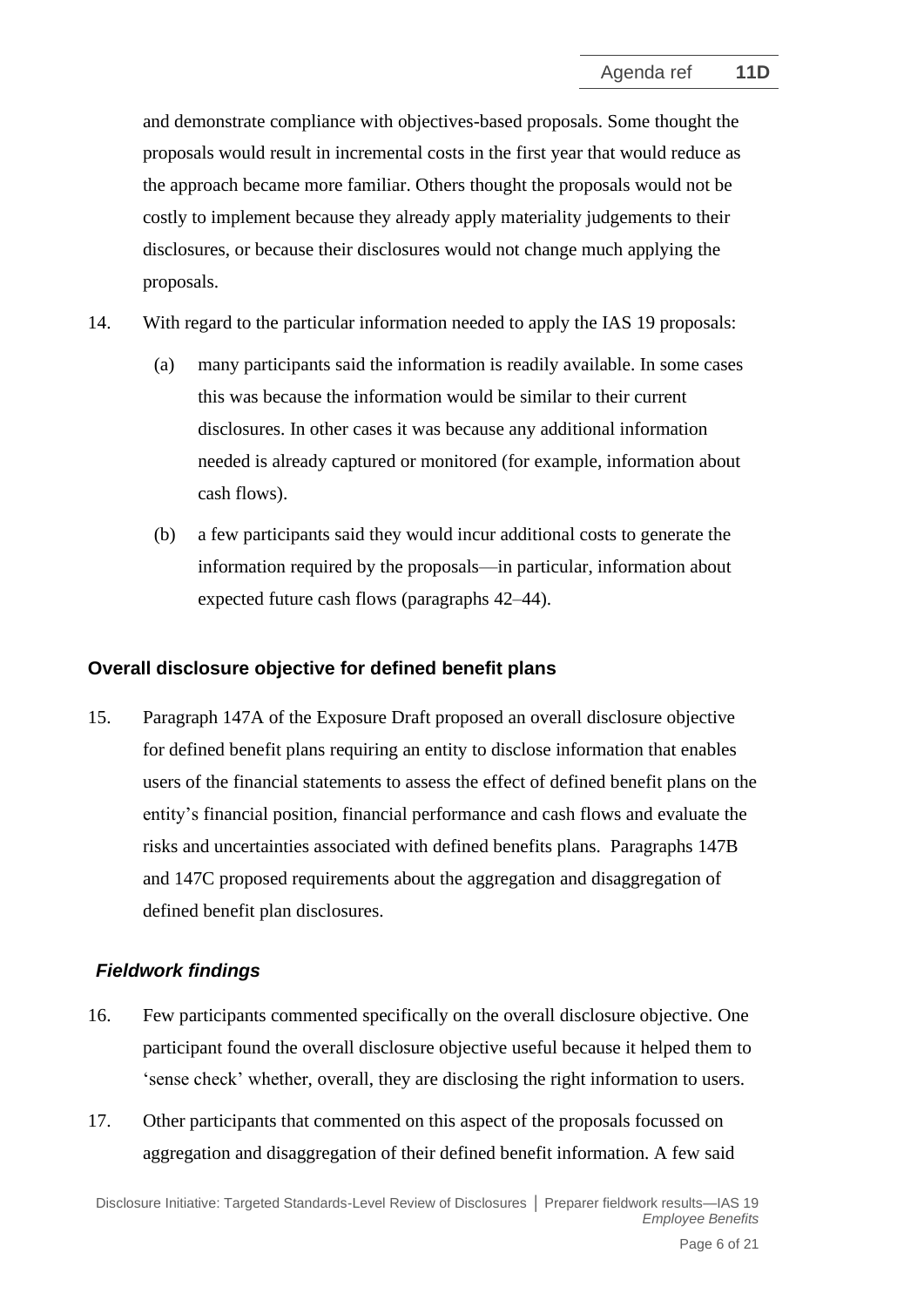they already provide an appropriate level of disaggregation, with one adding that if particular aspects of defined benefit disclosures need to be further disaggregated then the IASB should specify what those aspects are. A few participants said they would consider providing further disaggregation in light of the proposals—for example, disaggregation by country, by type of funding arrangement in place or a split between amounts relating to active members, deferred members and pensioners. The proposals led one participant to aggregate disclosures for an immaterial defined benefit scheme that had previously been separately disclosed. The participant said users are not interested in details about this scheme, but it had been previously disaggregated at the request of their auditors.

### **Amounts in the primary financial statements relating to defined benefit plans**

- <span id="page-6-0"></span>18. Paragraph 147D of the Exposure Draft proposed a specific disclosure objective requiring an entity to disclose information that enables users of financial statements to understand the amounts arising from defined benefit plans in the primary financial statements. This is referred to in the Basis for Conclusions on the Exposure Draft—and throughout our discussions with stakeholders—as an upfront 'executive summary'.
- 19. Paragraph 147E explains that the information required by this specific disclosure objective is intended to help users navigate detailed disclosures about defined benefit plans and reconcile them to the primary financial statements, and identify amounts to include in their analyses. The specific disclosure objective is followed by mandatory requirements to disclose the relevant amounts in each of the primary financial statements, including a requirement to disclose the deferred tax asset or liability arising from defined benefit plans—or a cross-reference to where that information is disclosed elsewhere in the financial statements.

# *Fieldwork findings*

<span id="page-6-1"></span>20. Many participants commented on this aspect of the proposals. Some agreed with the need for an upfront executive summary that would enable users to 'assess at a glance' the effect that defined benefit plans have on the primary financial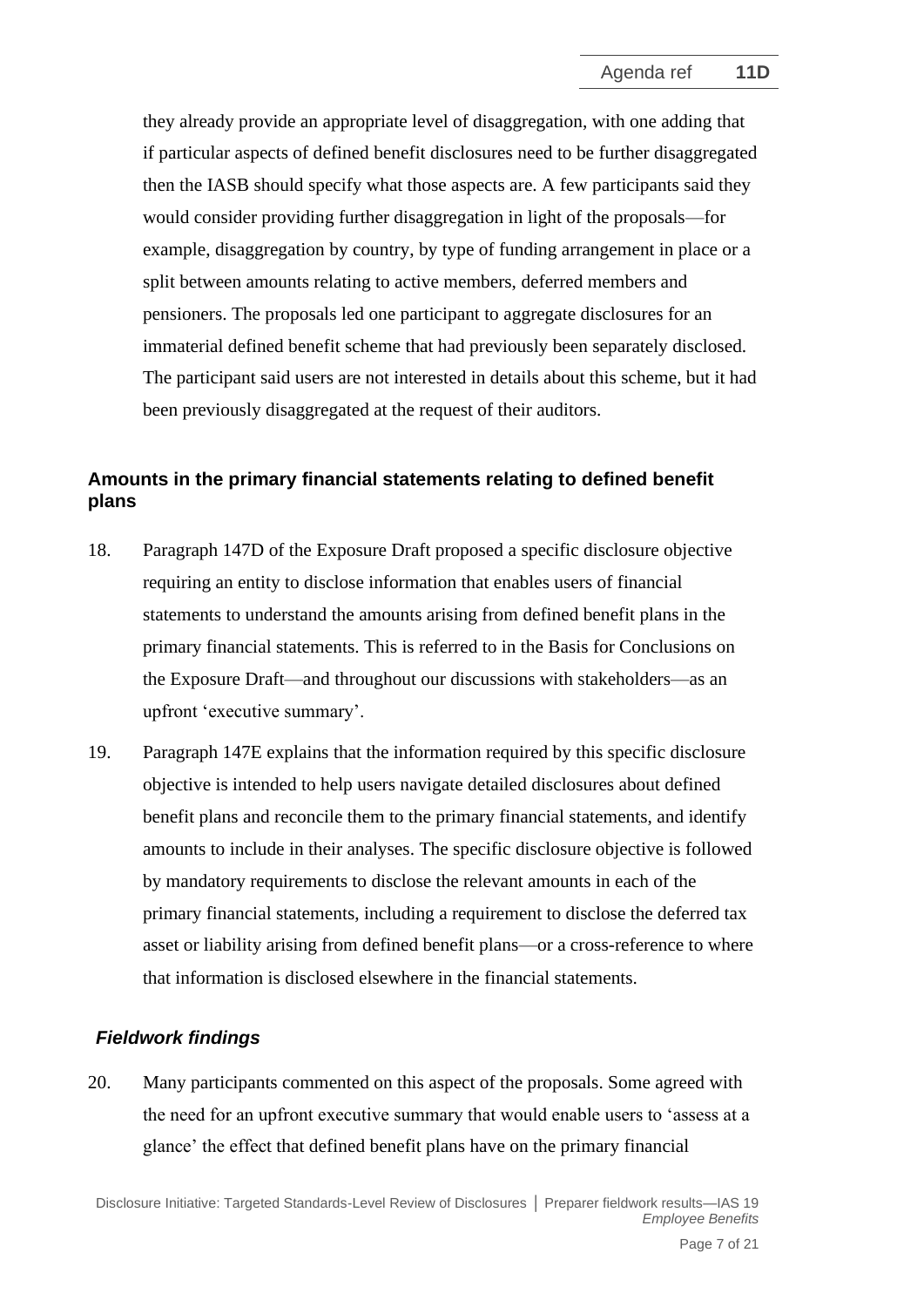statements. These participants would add such a summary to their disclosures applying the proposals. A few participants combined this summary with the reconciliation from opening to closing balances of the defined benefit liability or asset (see paragraphs [58–](#page-17-1)[61\)](#page-18-0), to provide one coherent summary of all defined benefit amounts, balances and movements in the reporting period. A few also added a brief narrative explanation to highlight key parts of their defined benefit note—for example, stating how the defined benefit obligation had moved during the reporting period and the main reasons why. Some users participating in a group discussion about preparer fieldwork agreed that executive summaries provided useful information.

- 21. Some other participants said they already disclose all information necessary to meet the specific disclosure objective. These participants either did not make any changes to their disclosure or added some cross-references within their employee benefit note (for example, cross-referencing to the relevant amounts in the primary financial statements).
- 22. Some participants commented on the requirement to disclose the deferred tax asset or liability arising from defined benefit plans. They said:
	- (a) this disclosure repeats the requirement in paragraph  $81(g)$  of IAS 12 *Income Taxes* and, consequently, encourages duplicate or irrelevant disclosures. Conversely, one participant said the required disclosure would be useful because it would enable a user to isolate the effect of defined benefit schemes on equity;
	- (b) it is unclear why the IASB required disclosure of the deferred tax asset or liability arising from defined benefit plans, but not those arising from all other employee benefits.
- <span id="page-7-0"></span>23. Other feedback on this specific disclosure objective included:
	- (a) one participant was concerned about the explanation in paragraph 147E(b), which says information required by the specific disclosure objective is intended to help users to identify amounts to include in their analyses. They said this explanation is not helpful to entities, because they cannot determine the analyses that each user wants to perform.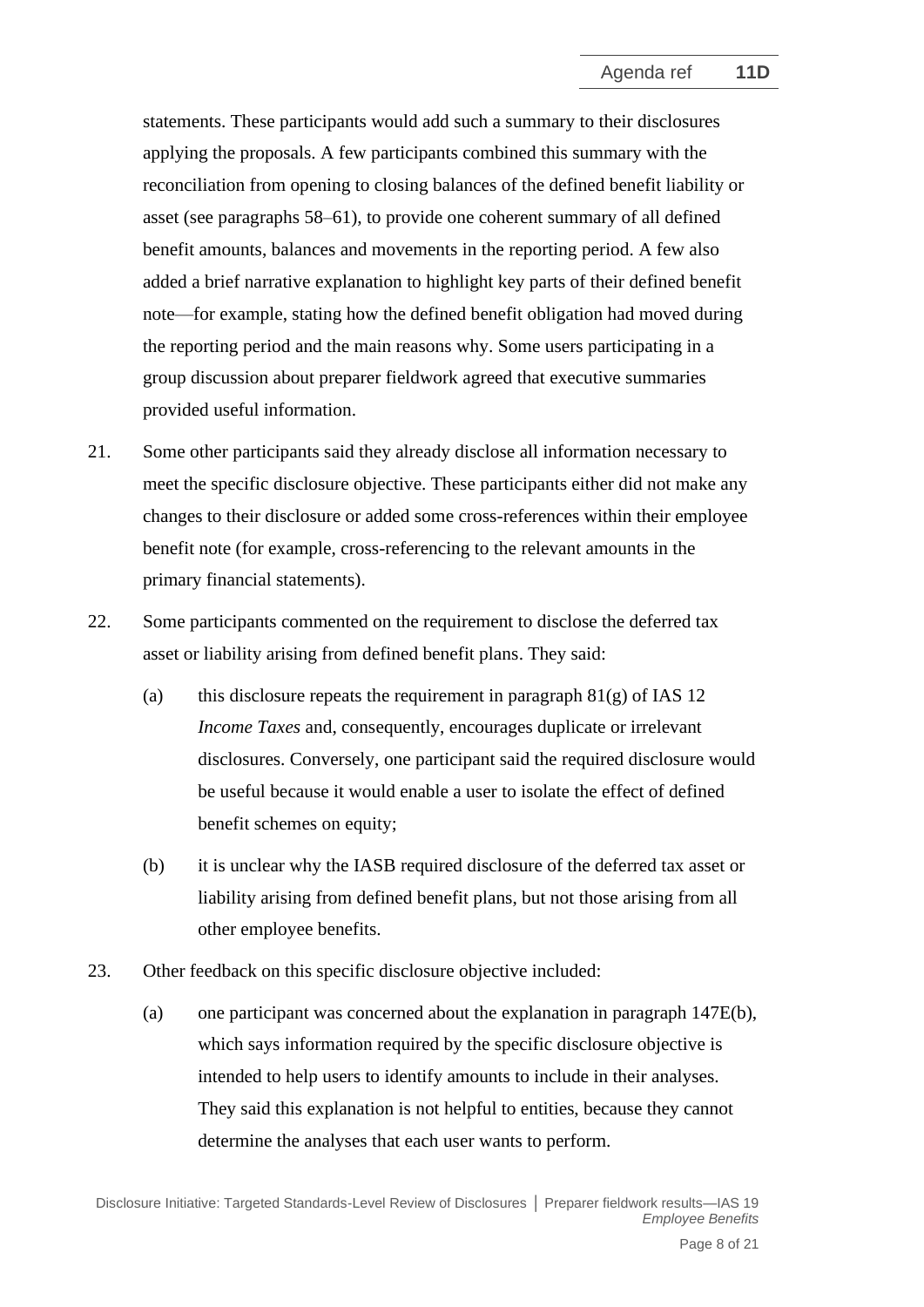(b) one participant was concerned about the requirement to disclose the amounts in the statement of cash flows, including contributions by the entity into defined benefit plans. The participant questioned how such information would help to achieve the overall disclosure objective for defined benefit plans (paragraph [15\)](#page-5-1). Specifically, they questioned how information about contributions already paid by an entity would help users to evaluate the risk and uncertainties associated with defined benefit plans. They also recommended that the IASB explicitly permit entities to satisfy this requirement by way of cross reference to the statement of cash flows.

### **Nature of, and risks associated with, defined benefit plans**

- <span id="page-8-0"></span>24. Paragraph 147G of the Exposure Draft proposed a specific disclosure objective requiring an entity to disclose information that enables users of the financial statements to understand the:
	- (a) nature of the benefits provided by the defined benefit plans;
	- (b) nature and extent of the risks, in particular the investment risks, to which the defined benefit plans expose the entity; and
	- (c) strategies that the entity has in place to manage the defined benefit plans and the identified risks.
- 25. Paragraph 147H explains that the information required by this specific disclosure objective is intended to help users assess how an entity intends to deliver the benefits promised to members and evaluate how the risks associated with the plans may affect the entity's ability to deliver those benefits in future. The specific disclosure objective is followed by a list of non-mandatory items of information that may enable an entity to meet the objective.

# *Fieldwork findings*

26. Some participants said they would not change their disclosures when applying this specific disclosure objective. A few explained that this is because most items of information in the proposals are similar to the current IAS 19 disclosure requirements. However, some other participants said they would add new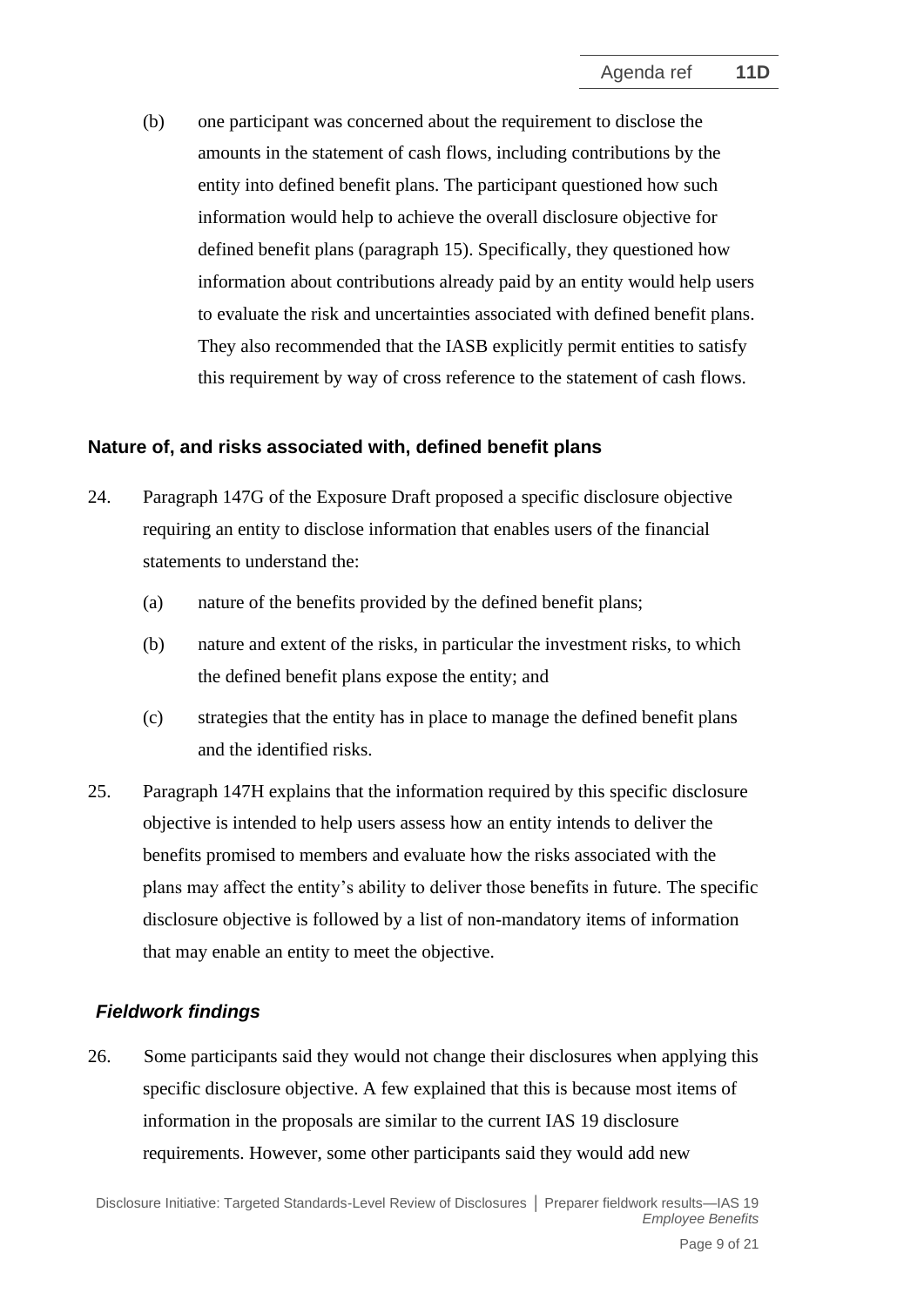information to their defined benefit plan disclosures applying this specific disclosure objective. Examples included:

- (a) the specific risks affecting the plans;
- (b) risk management strategies—including investment strategies and details about the instruments held;
- (c) how the plans are governed and managed; and
- (d) valuation methodologies for illiquid assets.
- 27. A few of these participants said they would incur costs to obtain the additional information because they would need input from external parties such as actuaries and asset managers.
- 28. A few participants said this specific disclosure objective created some confusion about the distinction between mandatory and non-mandatory items of information. These participants noted that the disclosure objective *requires* an entity to disclose 'information that enables users to understand the… nature of the benefits provided' by defined benefit plans, while the non-mandatory items of information include 'a description of the nature of the benefits provided' by the plans. Consequently, participants said it was unclear to them whether this item of information is a mandatory requirement.
- <span id="page-9-0"></span>29. Other feedback provided by one or a few participants included:
	- (a) a request for the IASB to clarify what it means by 'risks associated with the defined benefit plans'—specifically, whether this refers to investment risks for the plan assets or liquidity risks related to funding.
	- (b) a concern about 'the expected return on the plan assets' being included as an item of information in the proposals. Participants said this information is subject to judgement and, consequently, would be costly to obtain and of limited use to users.
	- (c) a concern about the need to disclose confidential information. Participants identified information about transferable financial instruments included in plan assets and information about plan amendments and curtailments as examples.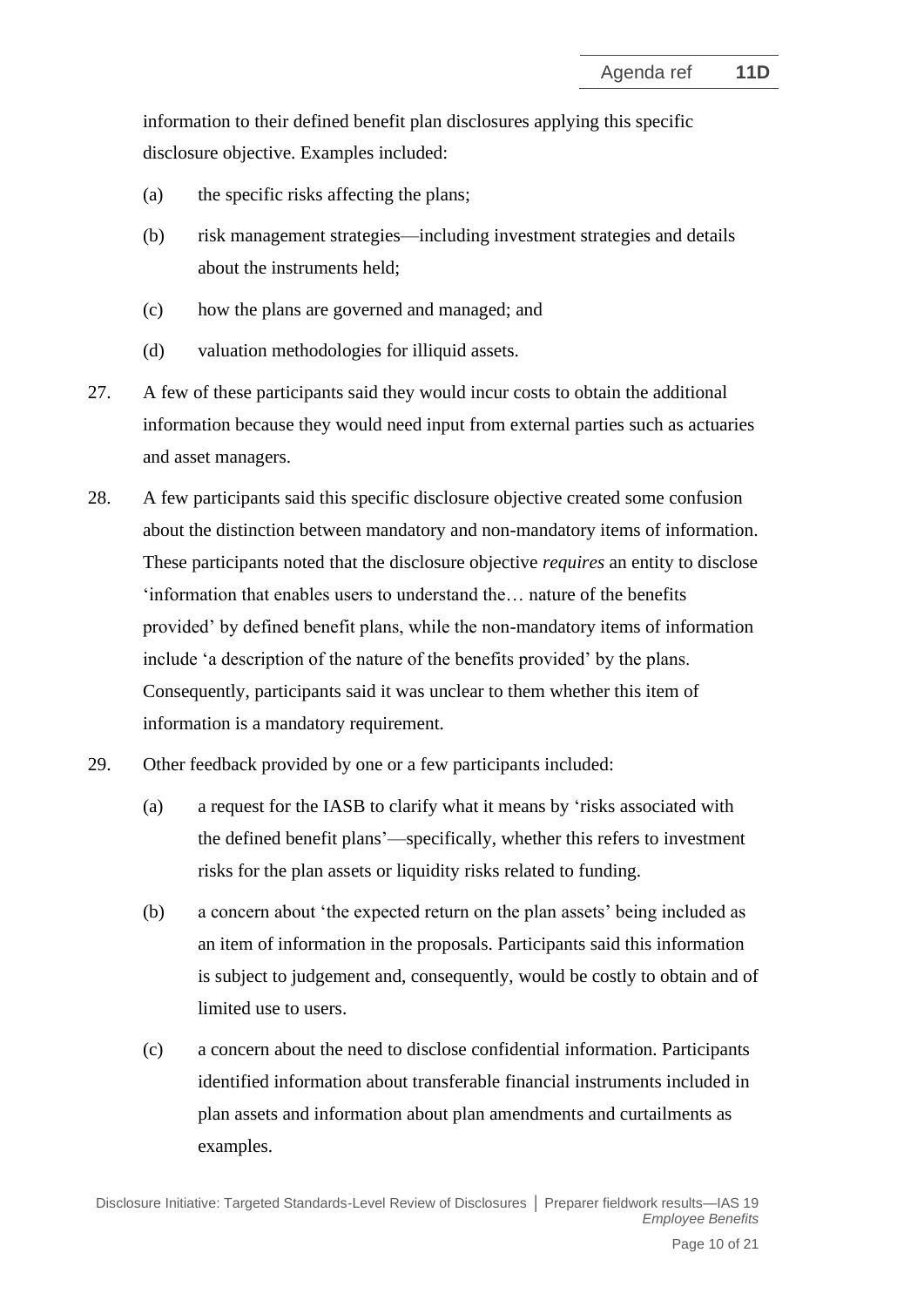(d) a concern that it might be difficult to obtain all of the necessary information for entities that make contributions to independently managed defined benefit plans.

### **Expected future cash flows relating to defined benefit plans**

- <span id="page-10-0"></span>30. Paragraph 147J of the Exposure Draft proposed a specific disclosure objective requiring an entity to disclose information that enables users to understand the expected effects of the defined benefit obligation on the entity's future cash flows and the nature of those effects. Paragraph 147K explains that the information required by this specific disclosure objective is intended to help users assess the effect of the defined benefit obligation on the entity's future cash flows and evaluate how the defined benefit obligation may affect the entity's economic resources, for example, its ability to pay dividends.
- 31. The IASB included this specific disclosure objective in response to user feedback that information about the likely cash flow effects is the most important information they could get about defined benefit plans and that they do not get sufficient information on this today. The specific disclosure objective is followed by a list of non-mandatory items of information that may enable an entity to meet the objective, application guidance to help entities determine which information is relevant in different circumstances and three illustrative examples.

# *Fieldwork findings*

- 32. Many fieldwork participants commented on this aspect of the proposals. We have summarised the feedback as follows:
	- (a) how participants would apply the specific disclosure objective (paragraphs [33](#page-11-0)[–36\)](#page-11-1);
	- (b) usefulness of information (paragraphs [37–](#page-12-0)[40\)](#page-13-2);
	- (c) costs (paragraphs [41](#page-13-3)[–44\)](#page-13-1); and
	- (d) clarity of the requirements (paragraph [45–](#page-13-4)[46\)](#page-14-0).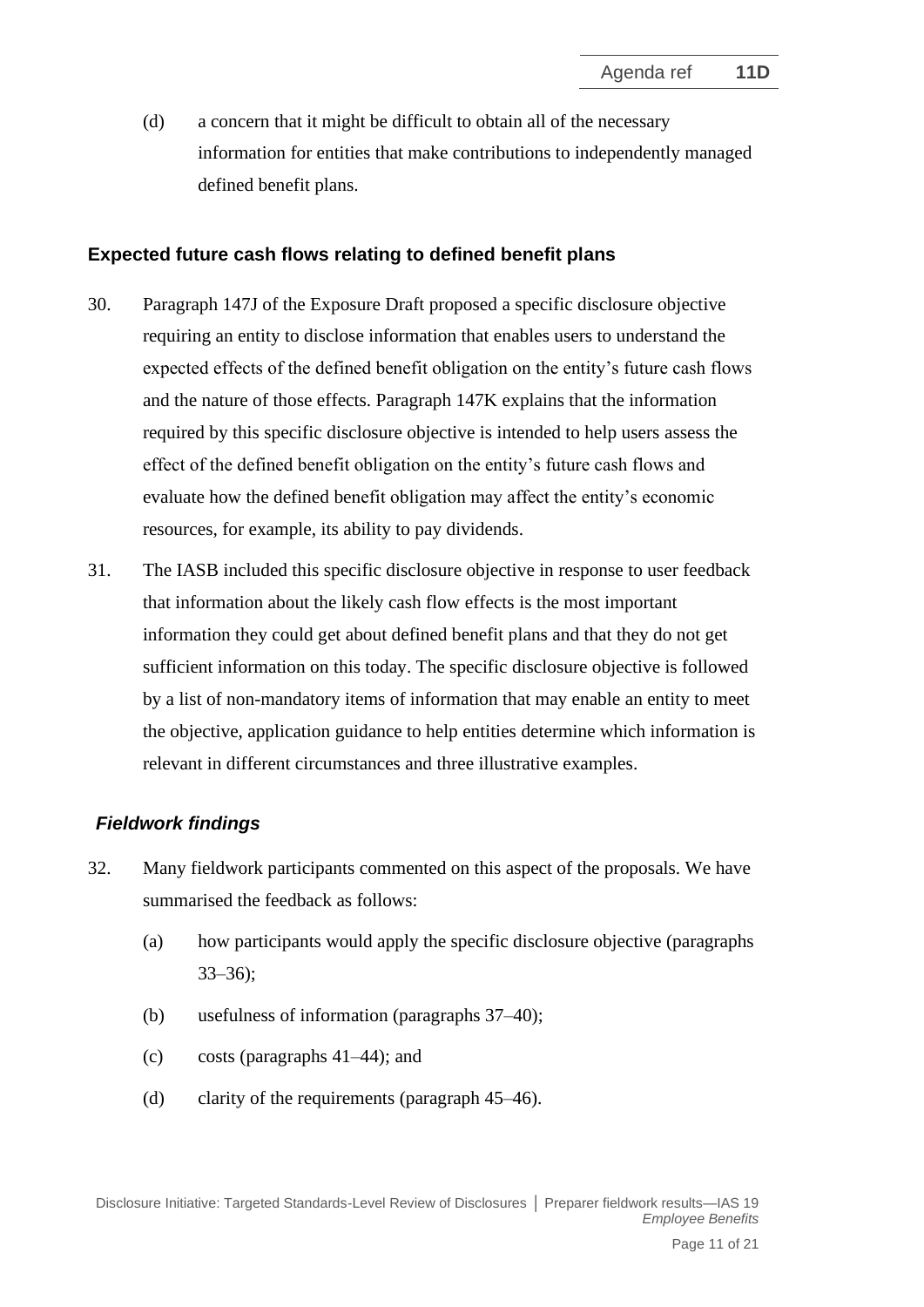### **How participants would apply the specific disclosure objective**

- <span id="page-11-0"></span>33. Many participants disclosed new information applying this specific disclosure objective. For example:
	- (a) a table of future payments, agreed with plan trustees, to reduce a scheme deficit. This disclosure was most common amongst UK fieldwork participants;
	- (b) narrative explanation about how management anticipate payments into defined benefit plans will change in future (for example *'we expect payments to be CUX in the next reporting period and do not anticipate any material changes over the next X years'*);
	- (c) narrative information about the plan or regulatory rules determining future cash payments from the entity into the scheme, along with management's expectations about how the payments required may change in future; and
	- (d) narrative explanation about how investment management strategies are used to match future required payments to plan beneficiaries—thus minimising the risk that the entity will have to make deficit reduction payments.
- 34. A few participants also restructured their defined benefit note—for example, to present information about cash flow effects at the beginning. These participants agreed that cash flow information is the most useful information for users and thought it should be prominent within their disclosures. This was most common among UK participants. One explained that the focus in the proposals on useful information for users enabled them to consider how to better communicate scheme funding arrangements.
- 35. Some participants who said they would need to disclose new information to comply with this specific disclosure objective had not prepared that information as part of the fieldwork. In some cases, this was because preparing the information would be costly or practically difficult (see paragraphs [41–](#page-13-3)[44\)](#page-13-1).
- <span id="page-11-1"></span>36. Some participants thought they could satisfy the specific disclosure objective by disclosing: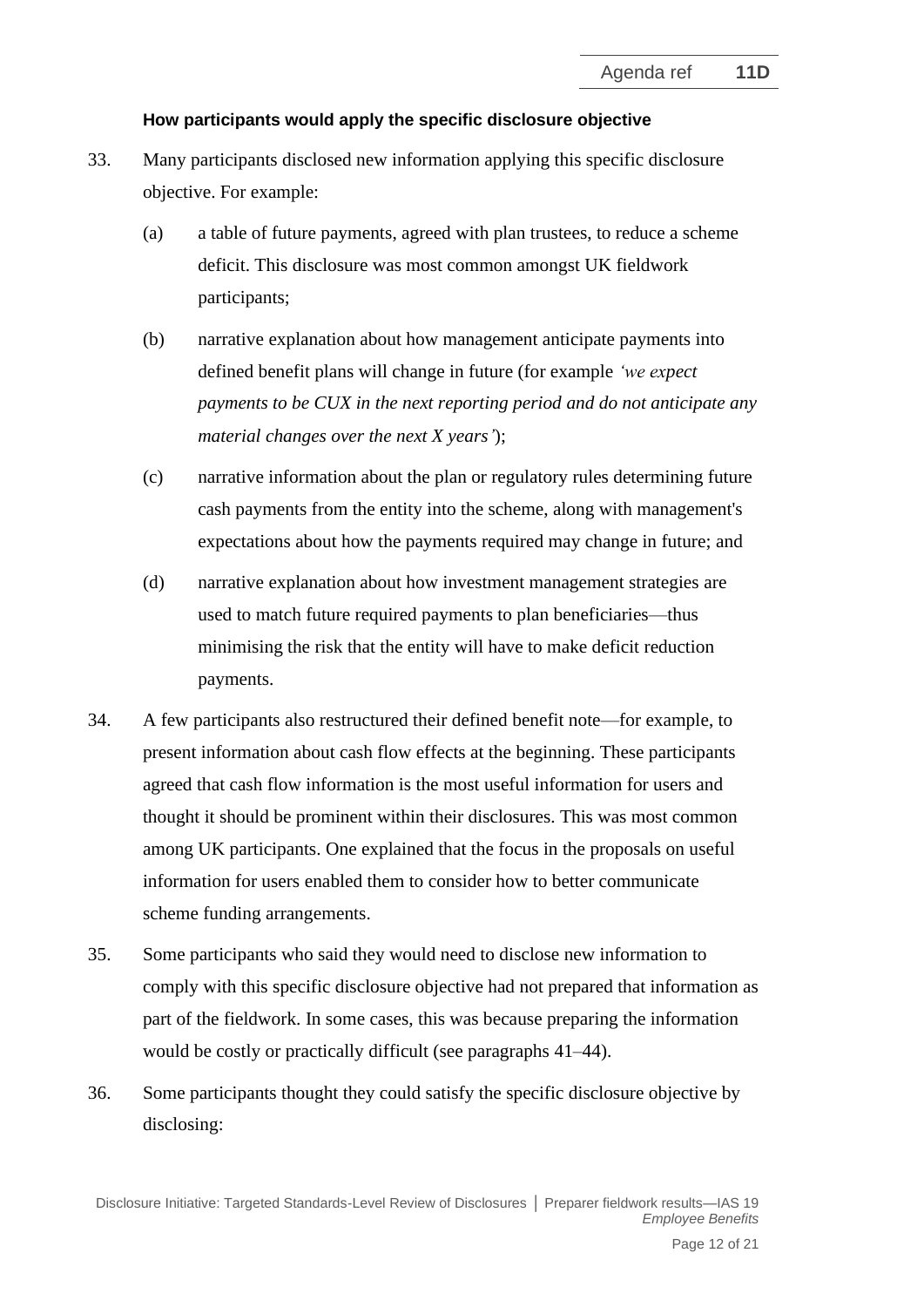- (a) information about future payments from the defined benefit plan to beneficiaries (rather than payments from the entity into the plan); or
- (b) expected contributions to the plan for the next annual reporting period (as already required by IAS 19).

#### **Usefulness of information**

- <span id="page-12-0"></span>37. Some participants explicitly agreed that disclosure of information about the expected future cash flows relating to defined benefit plans would be useful to users. This was consistent with feedback from users participating in a group discussion about preparer fieldwork who said that cash information was useful (see Agenda Paper 11E).
- 38. However, a few other participants did not think such information would be the most useful. This was particularly common among French participants who said that, in France, users and other stakeholders are more interested in how an entity will deal with the gross defined benefit obligation than the net deficit or surplus. They view the gross obligation as a social responsibility that an entity holds towards its employees and want to know how that overall responsibility will be discharged.
- 39. Consider, for example, an entity that has a gross defined benefit obligation of CU1,000 and a net deficit of CU200. The proposed specific disclosure objective is based on the premise that users want to know how the net deficit of CU200 will ultimately be met by the entity—i.e. when and how they will put cash into the plan to address that deficit. However, in France, users would be more interested in how the entity will meet the whole CU1,000 obligation towards its employees. Consequently, they would consider it reasonable to disclose that CU800 of the obligation is funded by the current value of scheme assets. They would view management of the remaining CU200 (for example, managing future scheme assets to meet payments to pensioners as they become due) as a normal part of the entity's promises to its employees. They also noted that using cash elsewhere in the business rather than using it to address a plan deficit will be a sensible management decision in some cases. Consequently, participants said that in jurisdictions such as France, disclosures about scheme assets and asset management strategies are more important to users than information about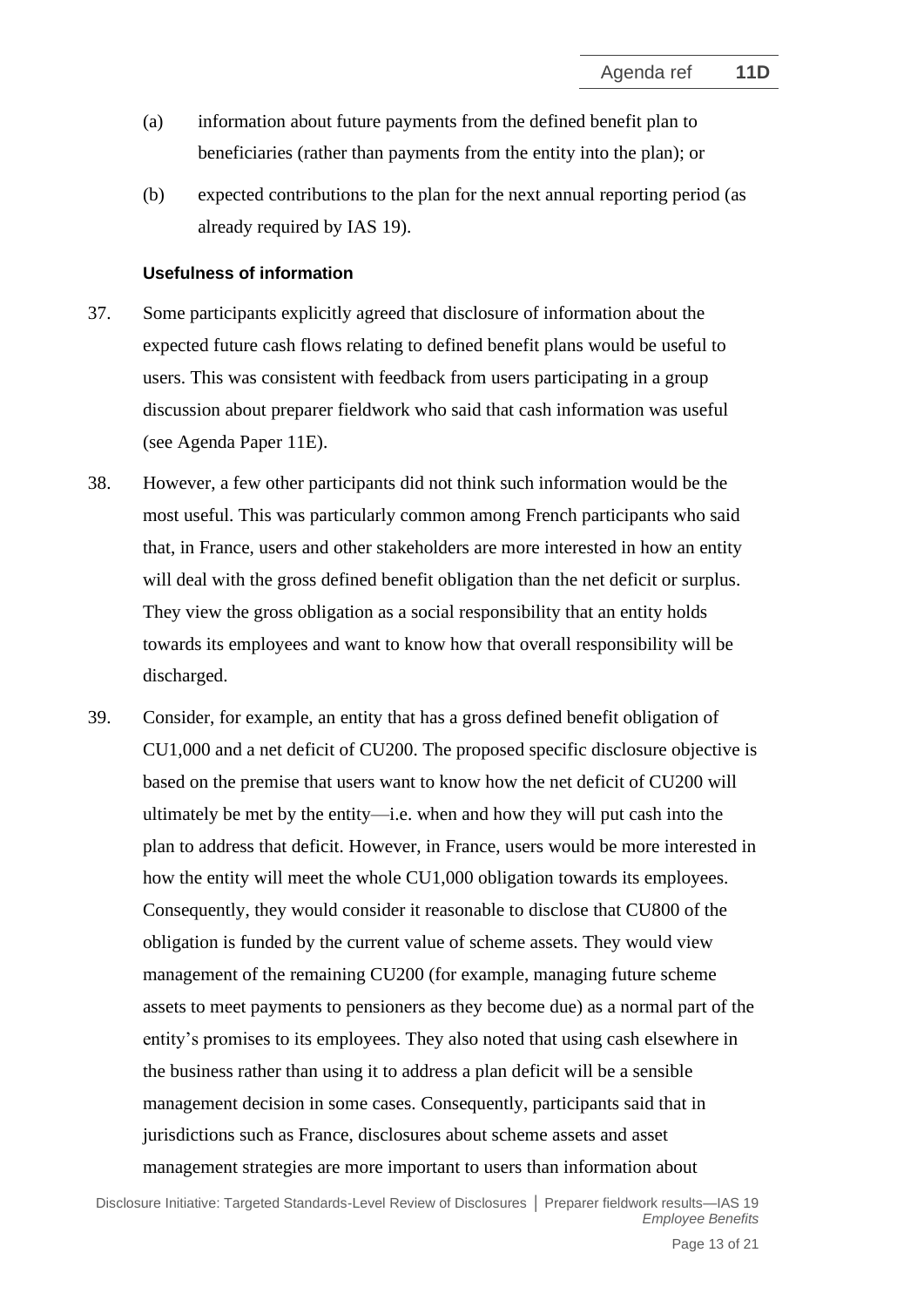expected future cash flows. Most French participants added that they have never had any questions from users about the cash flow effects of their defined benefit plans.

<span id="page-13-2"></span>40. Other participants said information about future cash flows would not be useful to users because of the uncertainty associated with these amounts. One said the information would change every year as new employees or other changes are made to defined benefit plans. Another said the information would be open to manipulation because it depends on future asset returns.

#### **Costs**

- <span id="page-13-3"></span>41. Some participants said the information needed to meet this specific disclosure objective is readily available. Some added that they already monitor (or in a few cases, already disclose) such information because it is useful both to users and in managing the scheme.
- <span id="page-13-0"></span>42. A few participants said preparing information about expected future cash flows would be costly or practically difficult—particularly when future contributions have not been formally agreed with trustees or specified by law or regulation.
- 43. A few participants explained that the actuarial or funding valuations that are typically used to determine future contributions are different to the IAS 19 valuation. Participants said they would need to reconcile these different valuations to satisfy the specific disclosure objective and that this would be costly. One added that they thought the proposals should have included guidance for entities on how to address the disconnect between funding and IAS 19 valuations when applying the specific disclosure objective.
- <span id="page-13-1"></span>44. A few participants said they do not monitor information about future cash flows relating to defined benefit plans beyond one year. Consequently, to comply with this objective they would incur costs creating information only for disclosure purposes—i.e., they do not think the information is useful for managing their defined benefit plans.

### **Clarity of the requirements**

<span id="page-13-4"></span>45. Some participants said they understood the intent of the proposed specific disclosure objective only after discussion with the IASB staff—they did not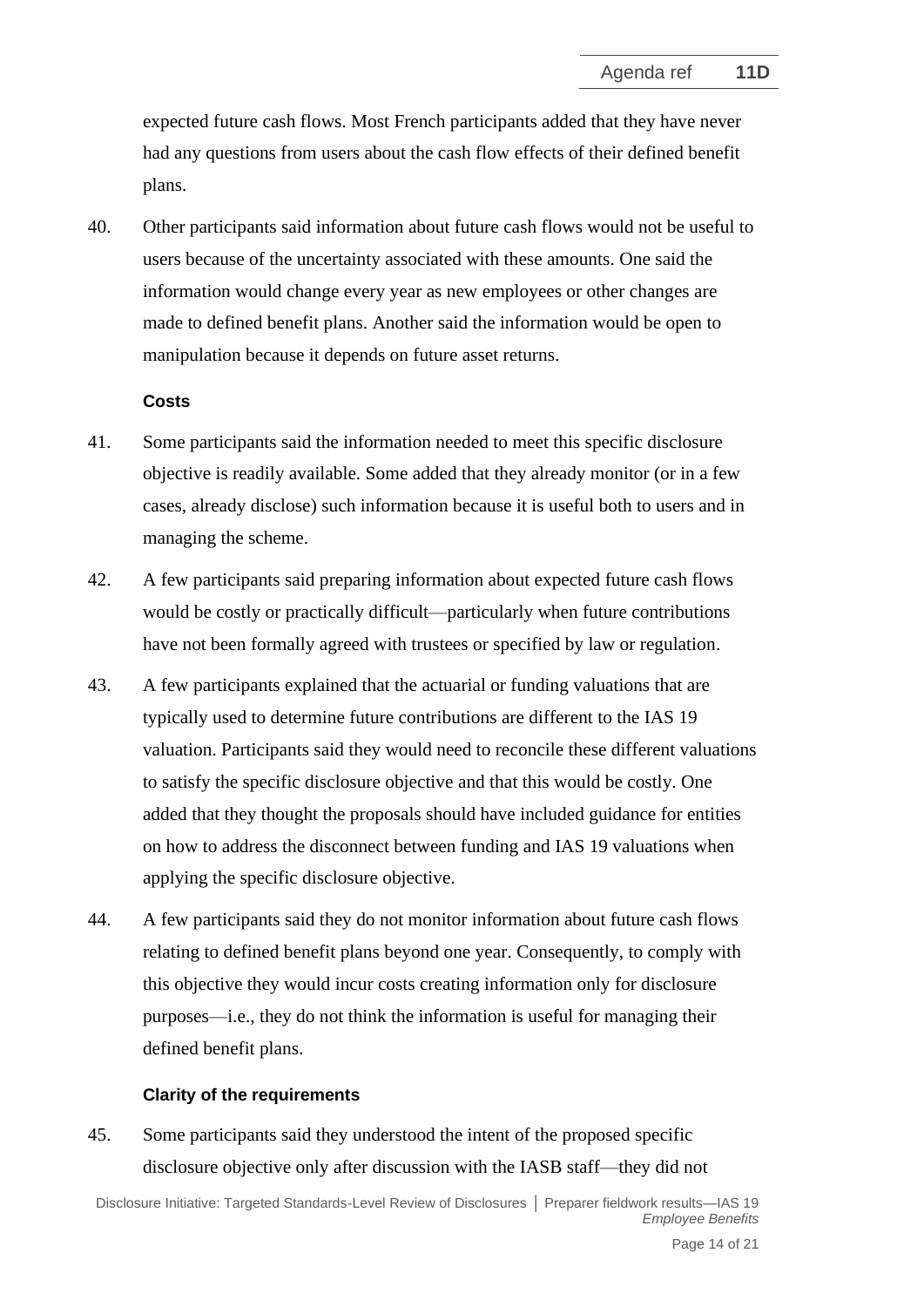understand it from the proposals in the Exposure Draft. This included some participants who thought they could satisfy the specific disclosure objective by disclosing information about future payments from the defined benefit plan to beneficiaries or expected future contributions for the next annual reporting period (see paragraph [36\)](#page-11-1).

- <span id="page-14-0"></span>46. A few participants expressed concerns about the clarity of the specific disclosure objective. They said:
	- (a) it is not clear what the IASB means by 'nature' of cash flow effects in the specific disclosure objective;
	- (b) the period over which future cash flows need to be disclosed, along with the required time bands (e.g., within one year, two to five years etc) should be specified in the proposals;
	- (c) the explanation of how users would use the information ('to evaluate how the defined benefit obligation may affect the entity's economic resources, for example, its ability to pay dividends') is broader than the requirement in the specific disclosure objective itself;
	- (d) the explanation in paragraph 147M—that an entity may satisfy the specific disclosure objective by disclosing information about the cash flow effects for the defined benefit plan as a whole—is confusing.

# **Future payments to members of defined benefit plans that are closed to new members**

- <span id="page-14-1"></span>47. Paragraph 147N of the Exposure Draft proposed a specific disclosure objective requiring an entity to disclose information that enables users of the financial statements to understand the period over which payments will continue to be made to members of defined benefit plans that are closed to new members (closed plans).
- 48. Paragraph 147O explains that the information required by this specific disclosure objective is intended to help users understand the length of time over which the defined benefit obligation associated with closed plans will continue to affect the entity's financial statements. Unlike for open plans, the period over which an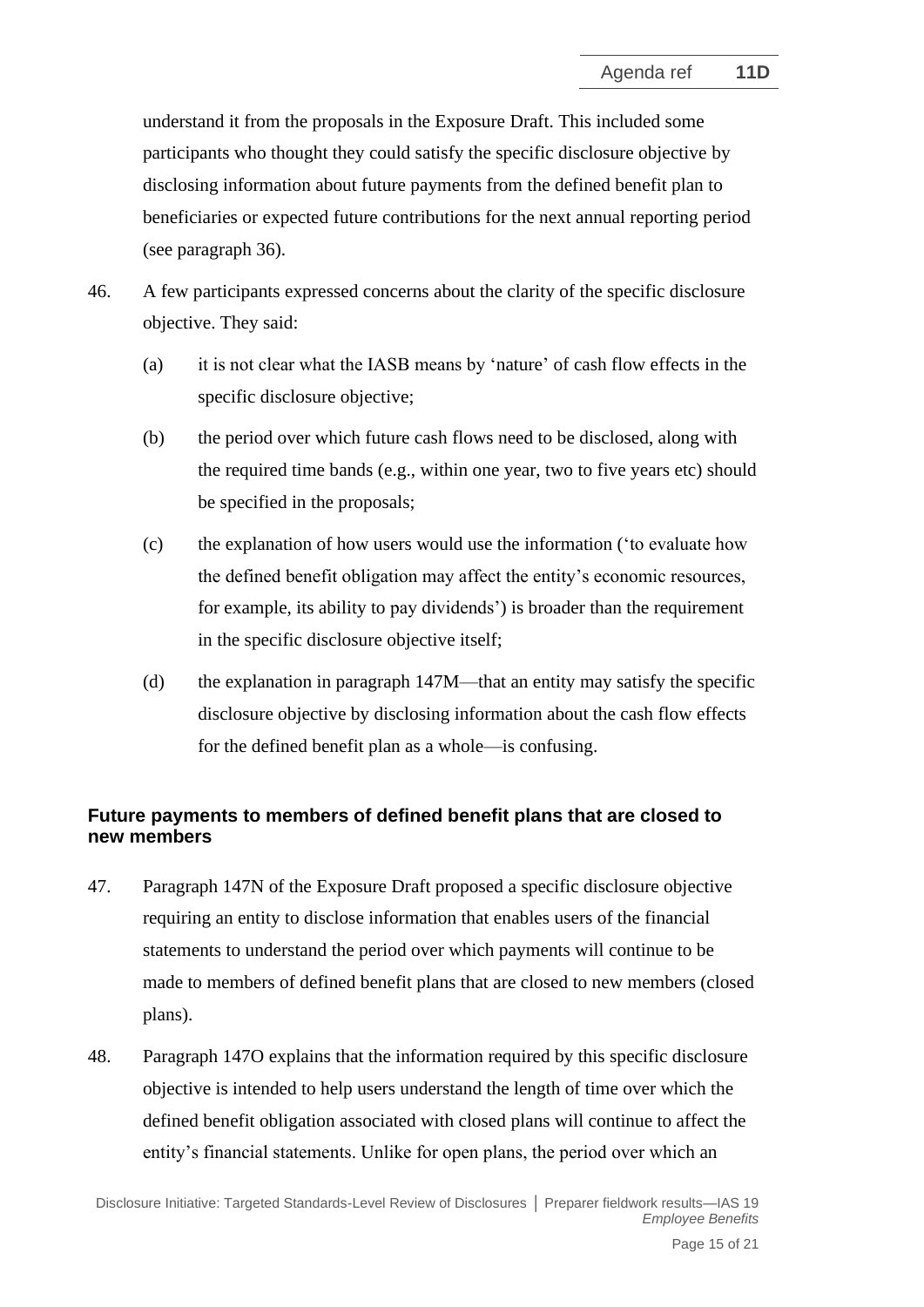entity will continue to make payments for a closed plan is unlikely to change significantly and therefore provides meaningful information to users. The specific disclosure objective is followed by a list of non-mandatory items of information that may enable an entity to meet the objective.

#### *Fieldwork findings*

- 49. A few participants would make changes to their disclosures applying this specific disclosure objective, for example by disaggregating information between open and closed plans or adding new information about benefit payments for closed plans.
- <span id="page-15-0"></span>50. However, a few other participants thought information about closed plans would not be useful to users and questioned why these plans are singled out. They said amounts relating to these plans will gradually reduce and will be insignificant in the plans' final years. One added that the information would be costly and difficult to estimate because the length of time closed plans would continue to affect the financial statements varies with mortality rate. A few participants said their closed plans were immaterial or 'not a big issue', with one adding that closed defined benefit plans are common in some jurisdictions—such as the UK—but not common in other jurisdictions.

### **Measurement uncertainties associated with the defined benefit obligation**

- 51. Paragraph 147Q of the Exposure Draft proposed a specific disclosure objective requiring an entity to disclose information that enables users of financial statements to understand the significant actuarial assumptions used in determining the defined benefit obligation. Paragraph 147R explains that the information required by this specific disclosure objective is intended to help users assess the sources of measurement uncertainties in the determination of the defined benefit obligations. The specific disclosure objective is followed by a list of nonmandatory items of information that may enable an entity to meet the objective.
- <span id="page-15-1"></span>52. IAS 19 currently requires disclosure of a sensitivity analysis for each significant actuarial assumption as of the end of the reporting period, showing how the defined benefit obligation would have been affected by changes in the relevant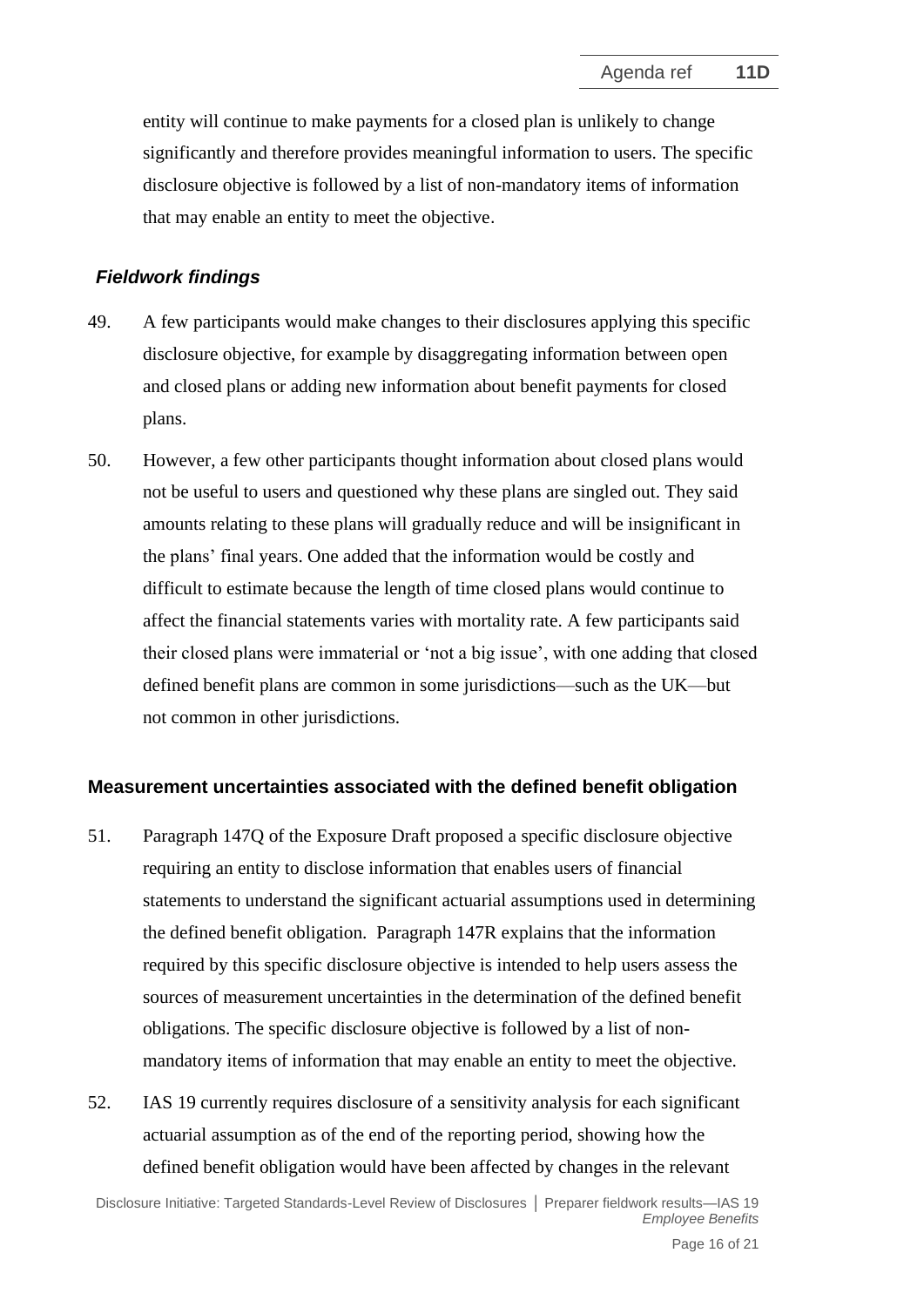actuarial assumption that were reasonably possible at that date (sensitivity analysis). Such a sensitivity analysis is not named in the non-mandatory items of information included in the proposals. This was in response to feedback from users that detailed line-by-line sensitivity analyses can be overly complex and that there may be simpler ways to meet users' needs around understanding measurement uncertainty.

# *Fieldwork findings*

- 53. Some participants changed their disclosures applying this specific disclosure objective. They generally considered whether the assumptions and sensitivity ranges previously disclosed were the most relevant ones to investors and amended their disclosures accordingly. A few of these participants said they appreciated the flexibility in the proposals because it enabled them to focus on more relevant information for users. For example, participants:
	- (a) simplified their disclosures by removing sensitivity analyses on assumptions for which reasonably possible changes were unlikely to have a material effect on their defined benefit obligation;
	- (b) changed how they disclosed the effects of reasonably possible changes in assumptions—for example, disclosing the effects of those changes on the net surplus or deficit rather than only on the defined benefit obligation;
	- (c) significantly reduced their sensitivity analysis—for example, identifying discount rate as the most significant assumption and focussing on that—or removing the sensitivity analysis altogether; or
	- (d) added narrative disclosures about the reasons behind their assumptions.
- 54. Many other participants did not make any changes to their disclosures applying this specific disclosure objective. These participants said their current sensitivity analyses satisfied the objective, with some adding that those disclosures were useful to users. One participant said they chose to disclose a detailed sensitivity analysis before it was required by IFRS Standards because the information is useful to users. Another said sensitivity analyses help them to compare their defined benefit position to their peers.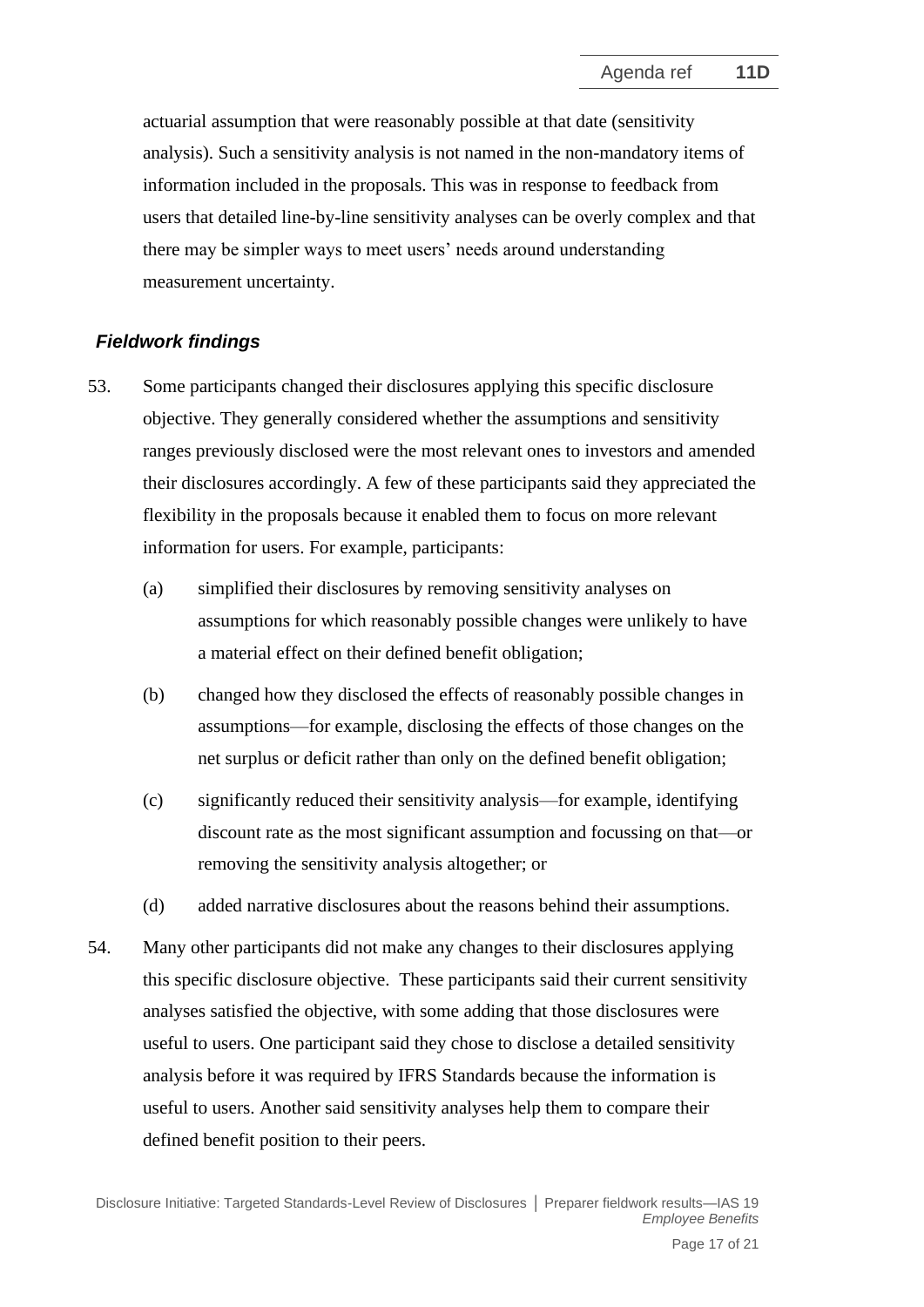- 55. A few participants said complying with this specific disclosure objective could be costly. They interpreted the objective to mean they were required to perform a scenario analysis—developing scenarios for different combinations of reasonably possible alternative inputs. They said this would be costly to do and require additional input from actuaries. One participant said that information about alternative actuarial assumptions is not useful because it is subject to judgement.
- 56. Some participants said some of the proposed items of information were unclear. They said further clarification is needed in the proposals to understand the following items:
	- (a) the entity's approach to determining the actuarial assumptions used (paragraph 147S(b)). Participants said this disclosure would contain only boilerplate information about actuarial practice.
	- (b) alternative actuarial assumptions reasonably possible at the end of the reporting period that could have significantly changed the defined benefit obligation (paragraph 147(d)). Participants said it is unclear what the IASB expects entities to disclose, or that this disclosure would contain only boilerplate information about actuarial practice.
	- (c) a description of how measurement uncertainty affected measurement of the defined benefit obligation (paragraph 147(e)). Participants said this item was difficult to understand and it was unclear what the IASB expects entities to disclose.
- 57. Furthermore, one participant said the proposed non-mandatory items of information are broader in scope than the requirement in the specific disclosure objective. Consequently, they said it is unclear what users want to understand about the significant actuarial assumptions used by an entity.

### <span id="page-17-0"></span>**Reasons for changes in the amounts recognised in the statement of financial position for defined benefit plans**

<span id="page-17-1"></span>58. Paragraph 147T of the Exposure Draft proposed a specific disclosure objective requiring an entity to disclose information that enables users of financial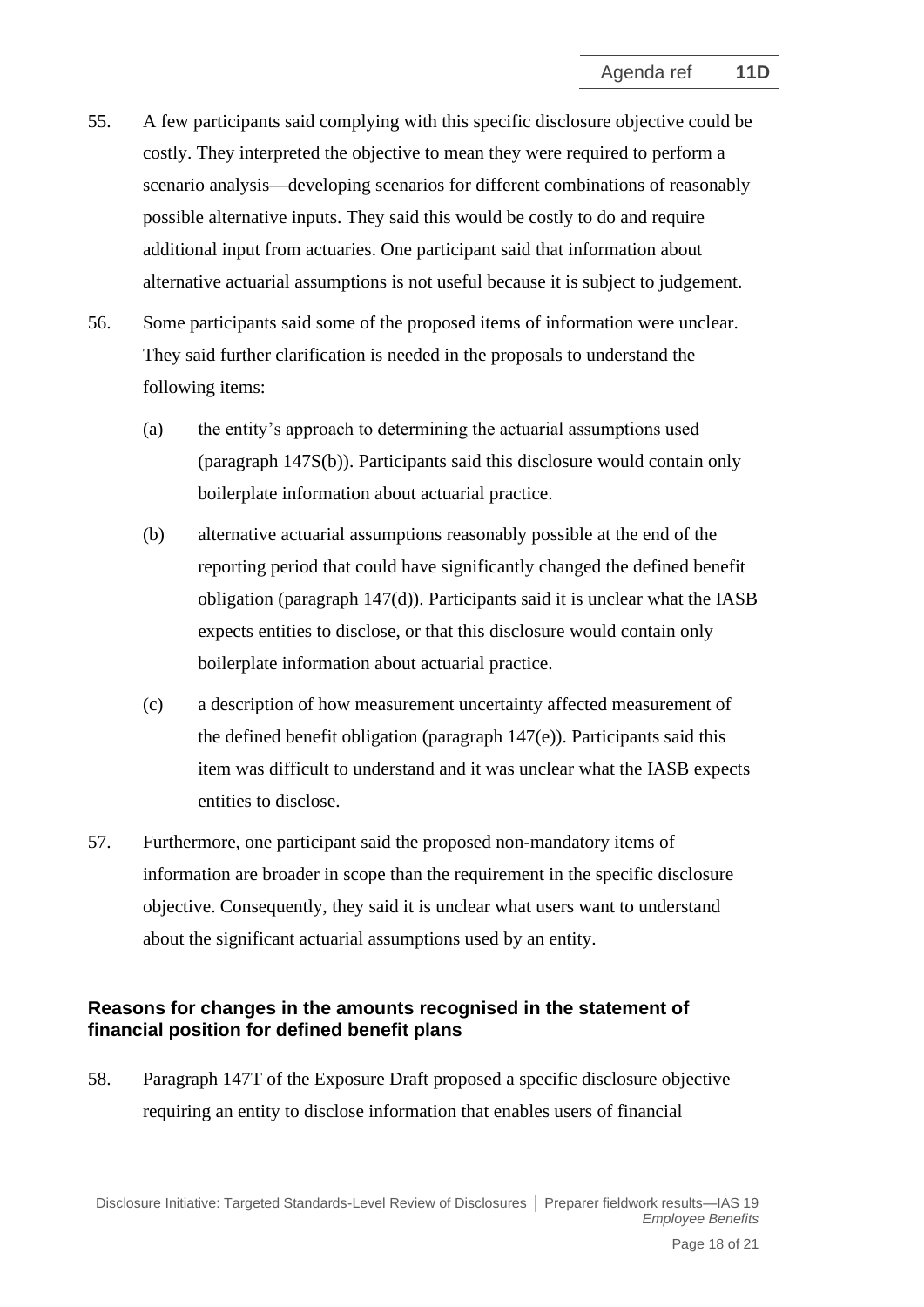statements to understand the significant reasons for changes in the amounts recognised in the statement of financial position relating to defined benefit plans.

59. Paragraph 147U explains that the information required by this specific disclosure objective is intended to help users evaluate how transactions and other events during the reporting period that relate to defined benefit plans have affected financial position and performance, and therefore identify amounts to include in their analyses. The specific disclosure objective is followed by a mandatory requirement to disclose a tabular reconciliation from opening to closing balances of the net defined benefit liability or asset (reconciliation) and some further nonmandatory information that may enable an entity to meet the objective.

### *Fieldwork findings*

- 60. Most participants would not change their disclosures applying this specific disclosure objective. This is because IAS 19 already contains a reconciliation requirement. A few participants said they would include the required reconciliation within their executive summary (paragraph [20\)](#page-6-1). A few participants would reconsider the level of aggregation in their reconciliation as a result of applying the proposals.
- <span id="page-18-0"></span>61. Other feedback provided by one or a few participants included:
	- (a) agreement that a reconciliation provides useful information to users and should be required.
	- (b) agreement that one reconciliation of the net defined benefit liability or asset should be sufficient and would avoid users having to 'pick through loads of tables to piece everything together'. However, one participant who had discussed the fieldwork with their auditor reported that their auditor would prefer them to disclose separate reconciliations for plan assets and obligations.
	- (c) one participant was concerned about the explanation in paragraph 147U, which says information required by the specific disclosure objective is intended to help users identify amounts to include in their analyses. They said this explanation is not helpful to entities because they cannot determine the analyses that each users wants to perform.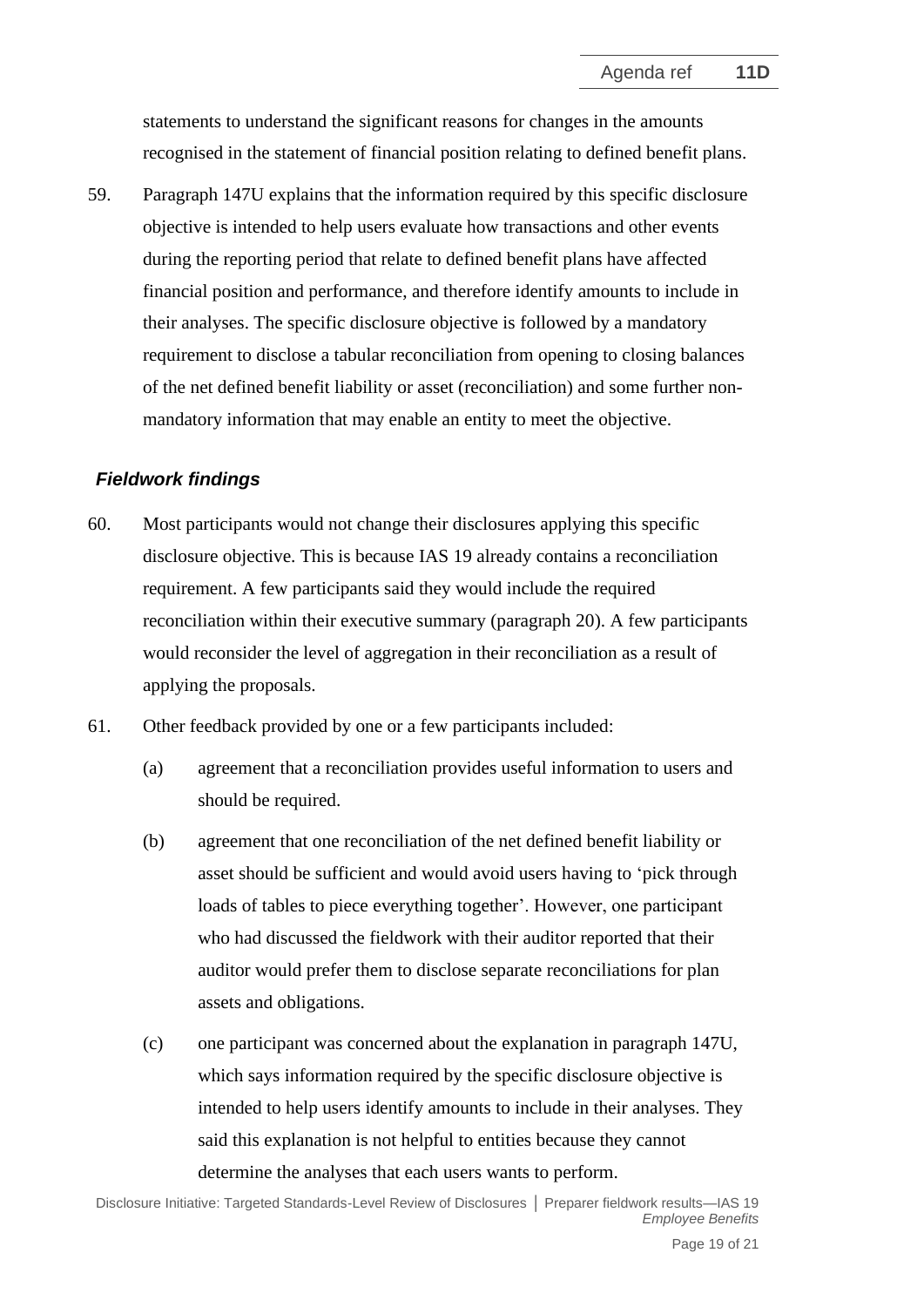# **Multi-employer plans and defined benefit plans that share risks between entities under common control**

<span id="page-19-0"></span>62. Only a few fieldwork participants had these types of plans. Of the participants that did have plans of this type, most reported no significant changes to their disclosures. A few noted that they already disclose all or most of the information named in the proposals.

# **Other types of employee benefit plans**

- <span id="page-19-1"></span>63. Paragraphs 25A, 54A, 158A and 171A of the Exposure Draft proposed overall disclosure objectives requiring an entity to disclose information that enables users of the financial statements to understand:
	- (a) the effect of short-term employee benefits and defined contribution plans on the entity's financial performance and cash flows; and
	- (b) the nature of other long-term employee benefits and termination benefits and the effect of those benefits on the entity's financial position, financial performance, and cash flows.
- 64. The proposals did not include any specific disclosure objectives for these types of employee benefit. This was in response to user feedback that these employee benefits are easy to understand and unlikely to affect their analysis. When these benefits are material to an entity, users want to understand the effect they have on the primary financial statements. The IASB concluded that this user need is captured by the overall disclosure objectives.

# *Fieldwork findings*

65. Few participants commented on other types of employee benefit plans. Those that did described the proposed overall disclosure objectives as generic or boilerplate and a few thought the IASB should also develop specific disclosure objectives for these types of employee benefit. We asked these participants to identify information that they thought should be disclosed that was not captured by the proposed overall disclosure objectives. However, they identified few such examples.